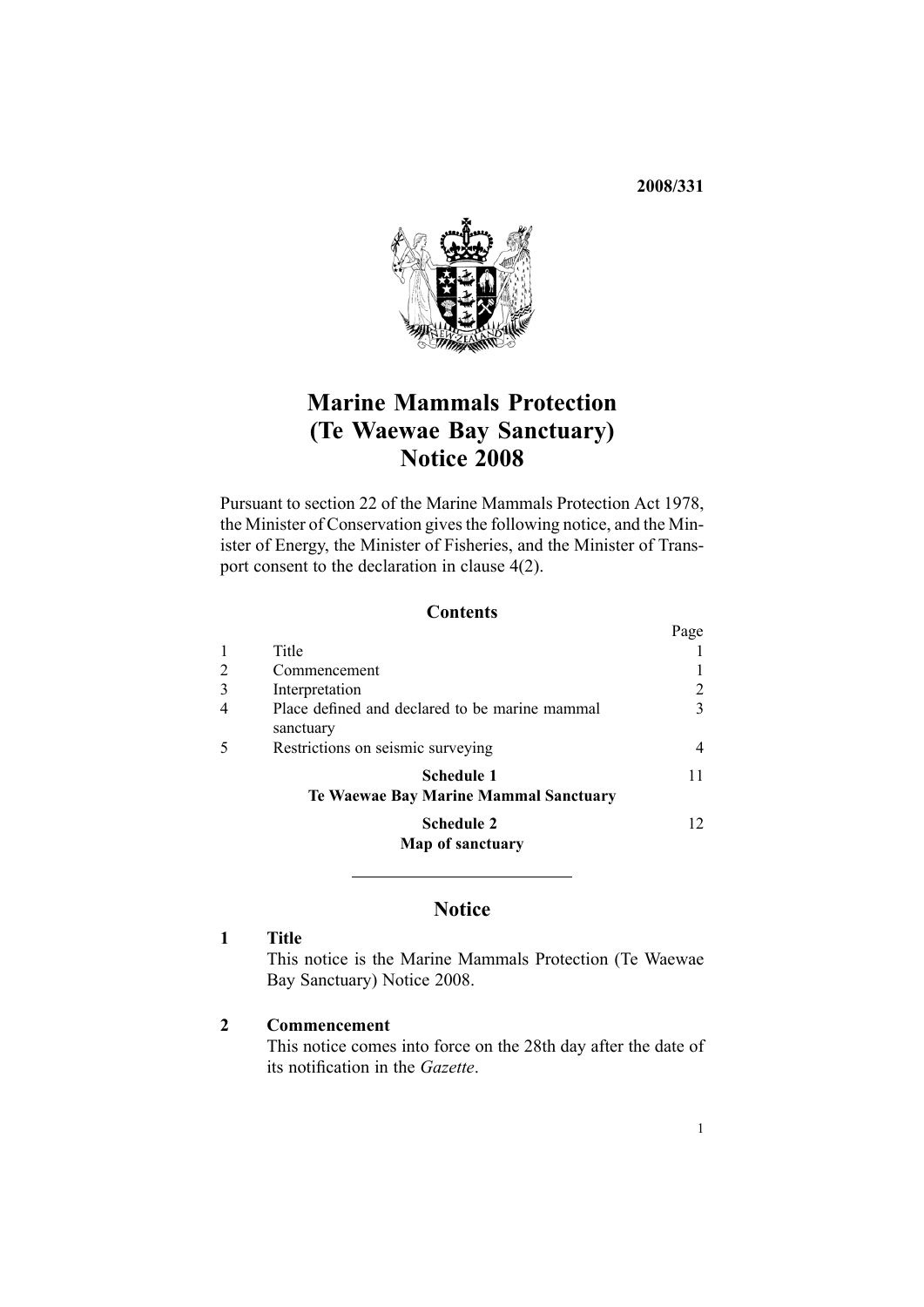# <span id="page-1-0"></span>**3 Interpretation**<br>(1) In this notice, u

- In this notice, unless the context otherwise requires,
	- **acoustic seismic survey** means <sup>a</sup> seismic survey carried out using acoustic pressure waves

# **acoustic source—**<br>(a) means a sou

- means a source of acoustic pressure waves used, or intended to be used, for the purpose of an acoustic seismic survey; and
- (b) in relation to <sup>a</sup> source vessel, means an acoustic source on or controlled from the vessel

#### **activate** includes reactivate

**cetacean** means an animal that is <sup>a</sup> whale or dolphin within the meaning of the Marine Mammals Protection Regulations 1992

**during poor visibility** means at night, during visibility of <sup>2</sup> km or less, or in wind of Beaufort <sup>4</sup> or stronger

**explosion**—

- (a) means <sup>a</sup> sudden release of energy (whether chemical or mechanical); but
- (b) does not include the release of energy by an airgun or boomer

**internal waters** has the meaning <sup>g</sup>iven by [section](http://www.legislation.govt.nz/pdfLink.aspx?id=DLM442667) <sup>4</sup> of the Territorial Sea, Contiguous Zone, and Exclusive Economic Zone Act <sup>1977</sup>

**low-water line** has the meaning given by [section](http://www.legislation.govt.nz/pdfLink.aspx?id=DLM442587)  $2(1)$  of the Territorial Sea, Contiguous Zone, and Exclusive Economic Zone Act <sup>1977</sup>

**mitigating acoustic device**, in relation to an acoustic source, means a low-power source of acoustic pressure waves, with a minimum source level of 160 dB re uPa-m (whether part of or attached to the source, separate from the source, or constituted by the source operating in another mode), intended to be used to deter cetaceans from approaching the source

**passive acoustic monitoring** means the use of a towed hydrophone array with <sup>a</sup> minimum detection range of <sup>1</sup> <sup>000</sup> m, coupled with appropriate software, to detect the vocalisations of cetaceans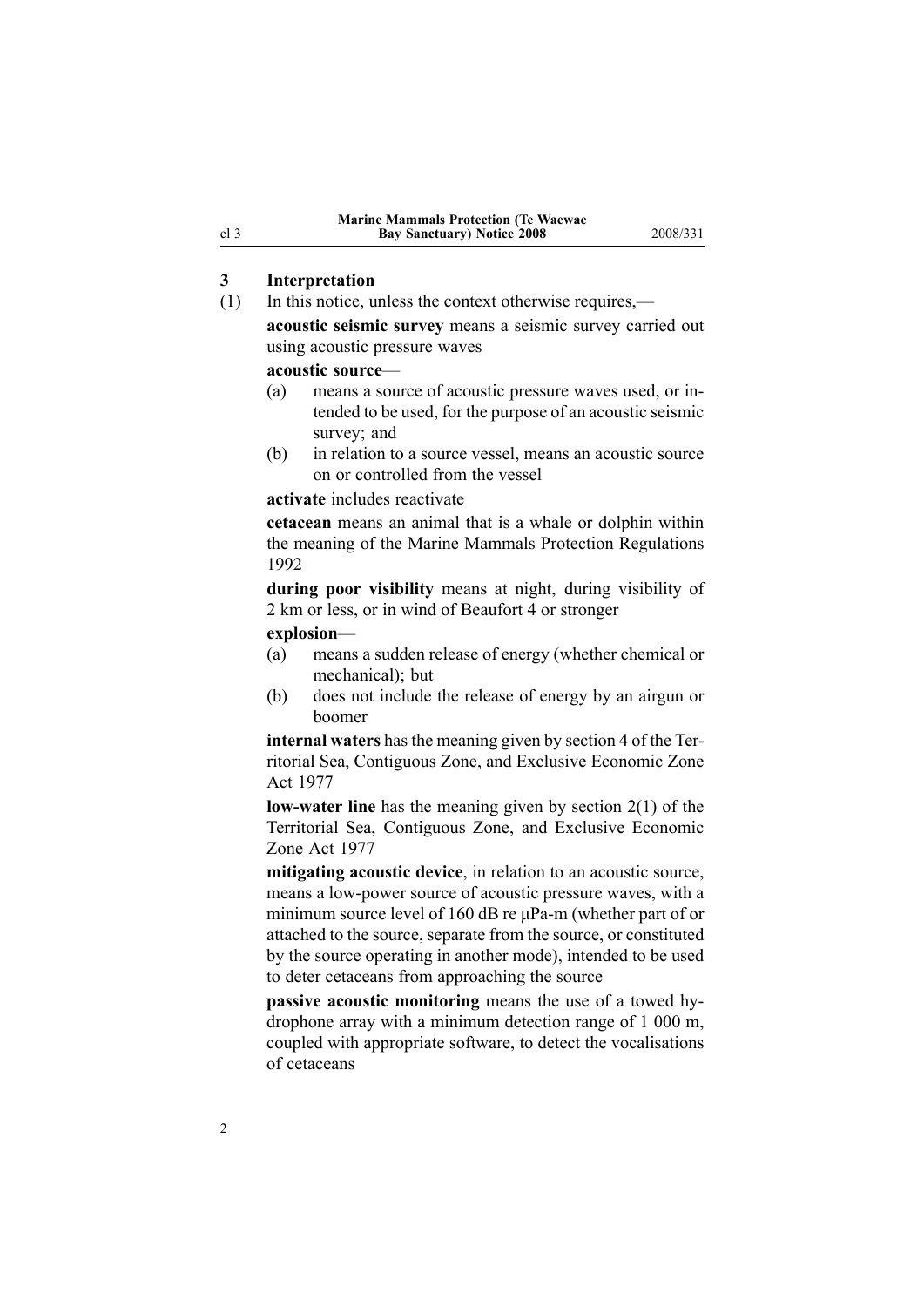<span id="page-2-0"></span>**qualified observer** means an observer trained and experienced in whale and dolphin identification and behaviour, passive acoustic monitoring techniques, and distance estimation

**seismic survey** means a survey of the geology of the seabed, the structures beneath it, or both, carried out by projecting pressure waves into the layers beneath the seabed, and detecting and measuring the reflected signals

**soft start**, in relation to an acoustic source, means the gradual increase of the source's power over <sup>a</sup> period of at least <sup>20</sup> minutes and no more than <sup>40</sup> minutes

**source of acoustic pressure waves** includes an airgun or boomer

# **source vessel—**<br>(a) means a **v**

- means a vessel on or from which an acoustic source that is being or is to be used to carry out an acoustic seismic survey is or is to be carried or controlled; and
- (b) in relation to an acoustic seismic survey, means every vessel on or from which an acoustic source that is being or is to be used for carrying out the survey is or is to be carried or controlled

**source vessel observer**, in relation to <sup>a</sup> source vessel, means <sup>a</sup> qualified observer on board the vessel

**territorial sea** has the meaning <sup>g</sup>iven by [section](http://www.legislation.govt.nz/pdfLink.aspx?id=DLM442665) <sup>3</sup> of the Territorial Sea, Contiguous Zone, and Exclusive Economic Zone Act 1977.

 $(2)$  All co-ordinates stated in this notice are expressed in accordance with the World Geodetic System (WGS 84).

#### **<sup>4</sup> Place defined and declared to be marine mammal sanctuary**

- (1) All the <sup>p</sup>lace described in [Schedule](#page-9-0) <sup>1</sup> is defined for the purposes of subclause (2).
- (2) The <sup>p</sup>lace defined by subclause (1) is <sup>a</sup> marine mammal sanctuary, to be called the Te Waewae Bay Marine Mammal Sanctuary.
- (3) <sup>A</sup> map of the sanctuary is set out in [Schedule](#page-10-0) 2.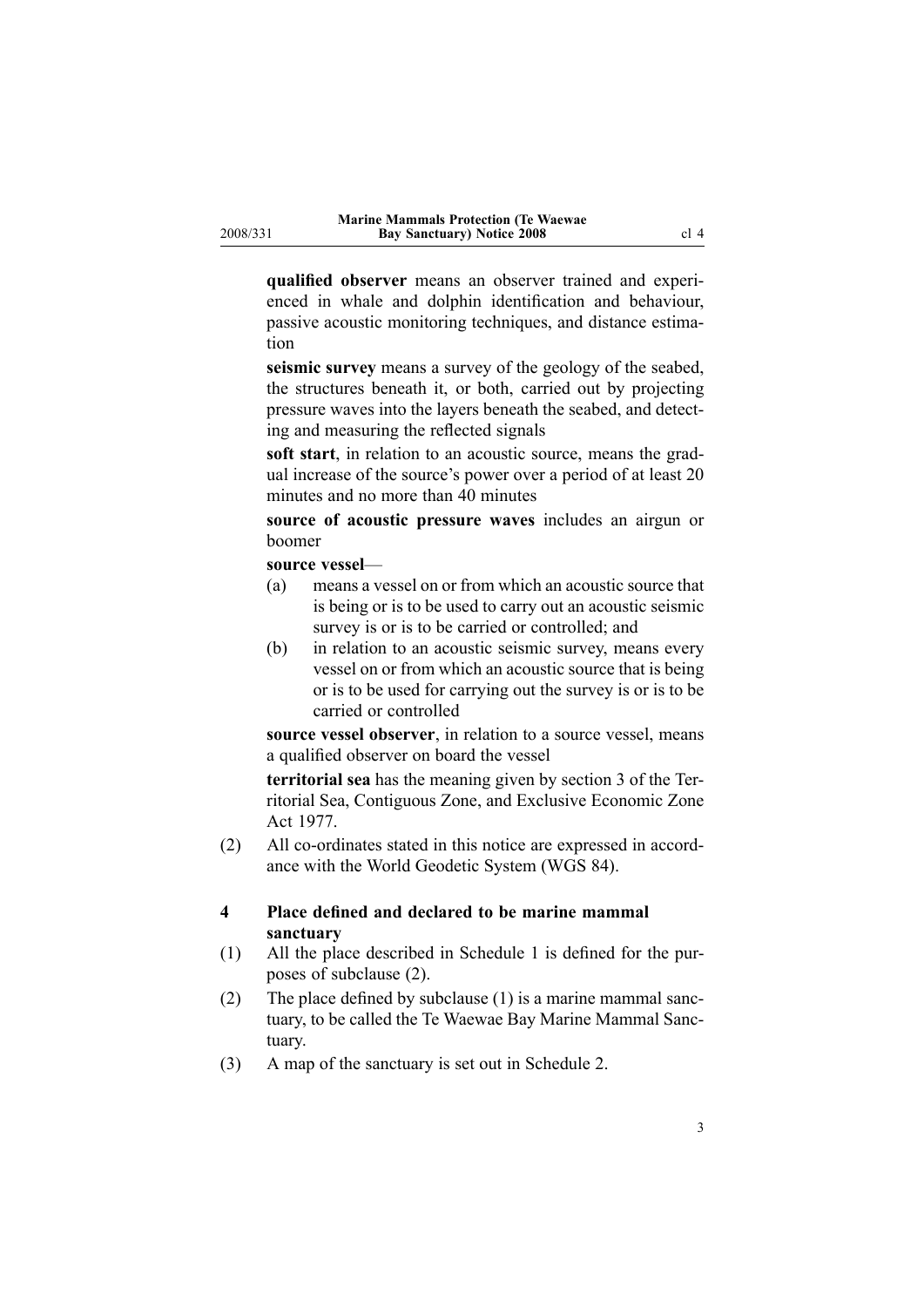| <b>Marine Mammals Protection (Te Waewae)</b> |          |
|----------------------------------------------|----------|
| <b>Bay Sanctuary</b> ) Notice 2008           | 2008/331 |
|                                              |          |

(4) The map set out in [Schedule](#page-10-0) <sup>2</sup> is indicative only, and if there is <sup>a</sup> conflict between it (or the map of the sanctuary available for inspection on the Internet site of the Department of Conservation) and the verbal description in [Schedule](#page-9-0) 1, the verbal description prevails.

# **5 Restrictions on seismic surveying**<br>
(1) No person may carry out a seismic s

- No person may carry out a seismic survey from a vessel in the sanctuary created by [clause](#page-2-0) 4(1) unless he or she has, at least one month before doing so,—<br>(a) notified the Head Office
	- notified the Head Office of the Department of Conservation in Wellington in writing of his or her intention to carry it out; and
	- (b) given the Director-General a written undertaking, in a form satisfactory to the Director-General, to give the Director-General, within 2 months of the completion of the survey, <sup>a</sup> written repor<sup>t</sup> on all interactions between cetaceans and—<br>(i) the source
		- (i) the source vessel or vessels used; or<br>(ii) any equipment on or operated from
		- any equipment on or operated from the source vessel or vessels used; or
		- (iii) any person on the source vessel or vessels used.
- (2) No person may carry out on or from <sup>a</sup> source vessel in the sanctuary created by [clause](#page-2-0) 4(1) <sup>a</sup> seismic survey using explosions as an acoustic source.
- (3) No person may cause an acoustic seismic survey to be carried out in the sanctuary created by [clause](#page-2-0) 4(1) using an acoustic source that is on or controlled from <sup>a</sup> source vessel unless the person ensures that, while the vessel is in the sanctuary for the purpose of carrying out the survey, all the following requirements are complied with on (or, as the case may be, in relation to) the vessel:

### *Qualified observers*

(a) at all times,—<br>(i) there mu

4

- there must be one qualified observer on board the source vessel; and
- (ii) there must be on board either the source vessel or <sup>a</sup> suppor<sup>t</sup> or scouting vessel escorting it at least

<span id="page-3-0"></span>cl 5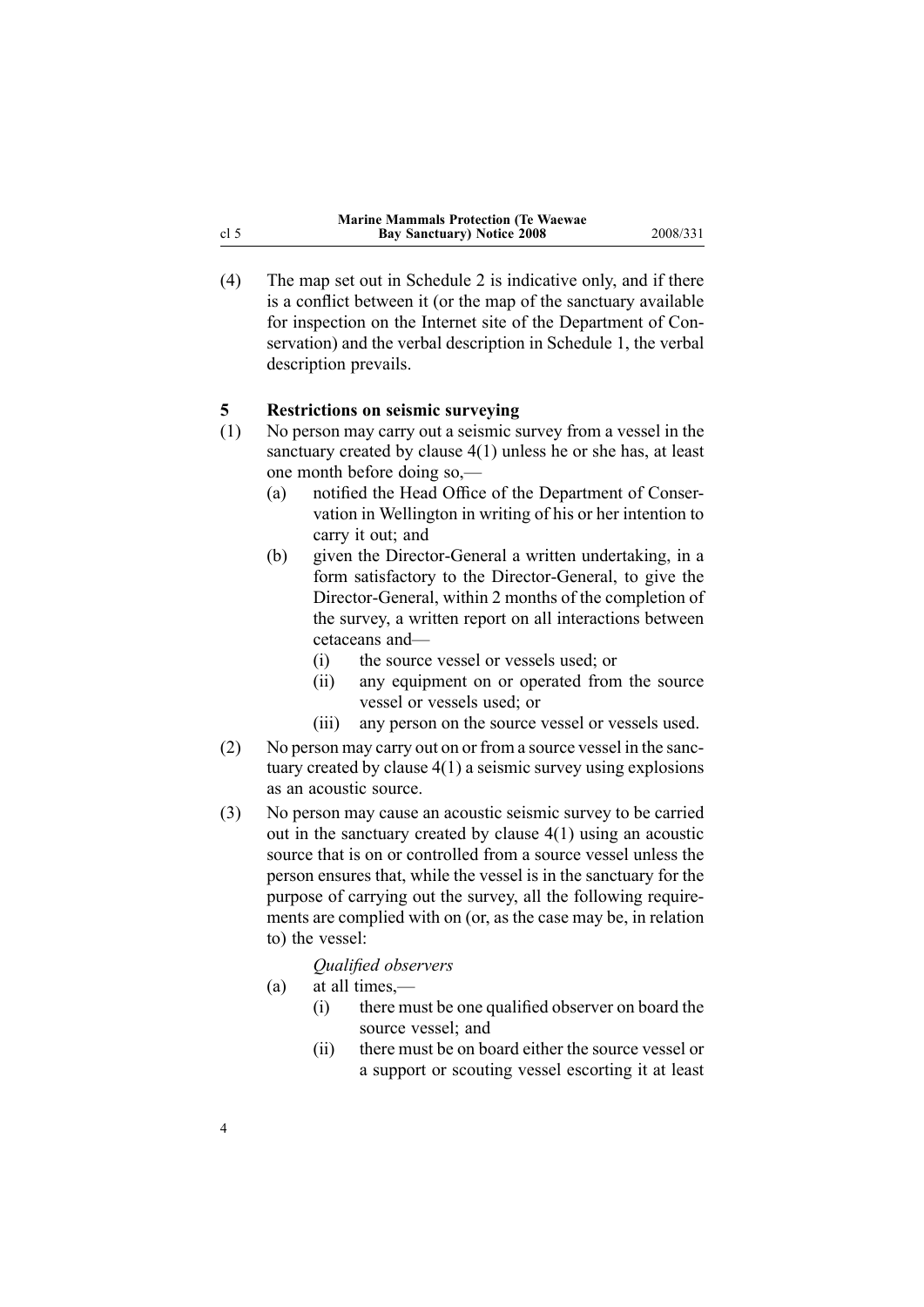|          | <b>Marine Mammals Protection (Te Waewae)</b> |      |
|----------|----------------------------------------------|------|
| 2008/331 | <b>Bay Sanctuary) Notice 2008</b>            | cl 5 |

one further qualified observer in addition to the observer required by subparagraph (i):

- (b) at all times while the acoustic source is operating otherwise than during poor visibility, <sup>a</sup> source vessel observer must maintain <sup>a</sup> watch for cetaceans:
- (c) at all times while the acoustic source is operating during poor visibility, <sup>a</sup> source vessel observer must conduct passive acoustic monitoring:

#### *Possible sightings of cetaceans to be reported to qualified observer*

(d) if <sup>a</sup> person on the source vessel or <sup>a</sup> suppor<sup>t</sup> or scouting vessel escorting it who is not <sup>a</sup> qualified observer sees or detects within <sup>1</sup> <sup>000</sup> <sup>m</sup> of the source vessel anything that in his or her opinion may be <sup>a</sup> cetacean (or <sup>2</sup> or more cetaceans), he or she must promptly repor<sup>t</sup> the sighting or detection to <sup>a</sup> qualified observer, and the observer must try to identify what was seen or detected:

#### *Prestart procedures*

- (e) an acoustic source must not be activated unless—<br>(i) a source vessel observer has continuously
	- a source vessel observer has continuously made visual observations all around the source vessel and source for the presence of cetaceans, from the bridge (or preferably an even higher vantage point) of the vessel, using both marine binoculars (for range estimation) and the naked eye,— $(A)$  if the water beneath the source when
		- if the water beneath the source when it is activated is less than <sup>200</sup> <sup>m</sup> deep, for at least the <sup>30</sup> minutes before the source is activated:
		- (B) if the water beneath the source when it is activated is <sup>200</sup> <sup>m</sup> deep or deeper, for at least the <sup>60</sup> minutes before the source is activated; or
	- (ii) the source is being reactivated, and <sup>a</sup> mitigating acoustic source has been running continuously (but for no more than <sup>30</sup> minutes) since the source was last shut down:
- (f) an acoustic source must not be activated during poor visibility unless—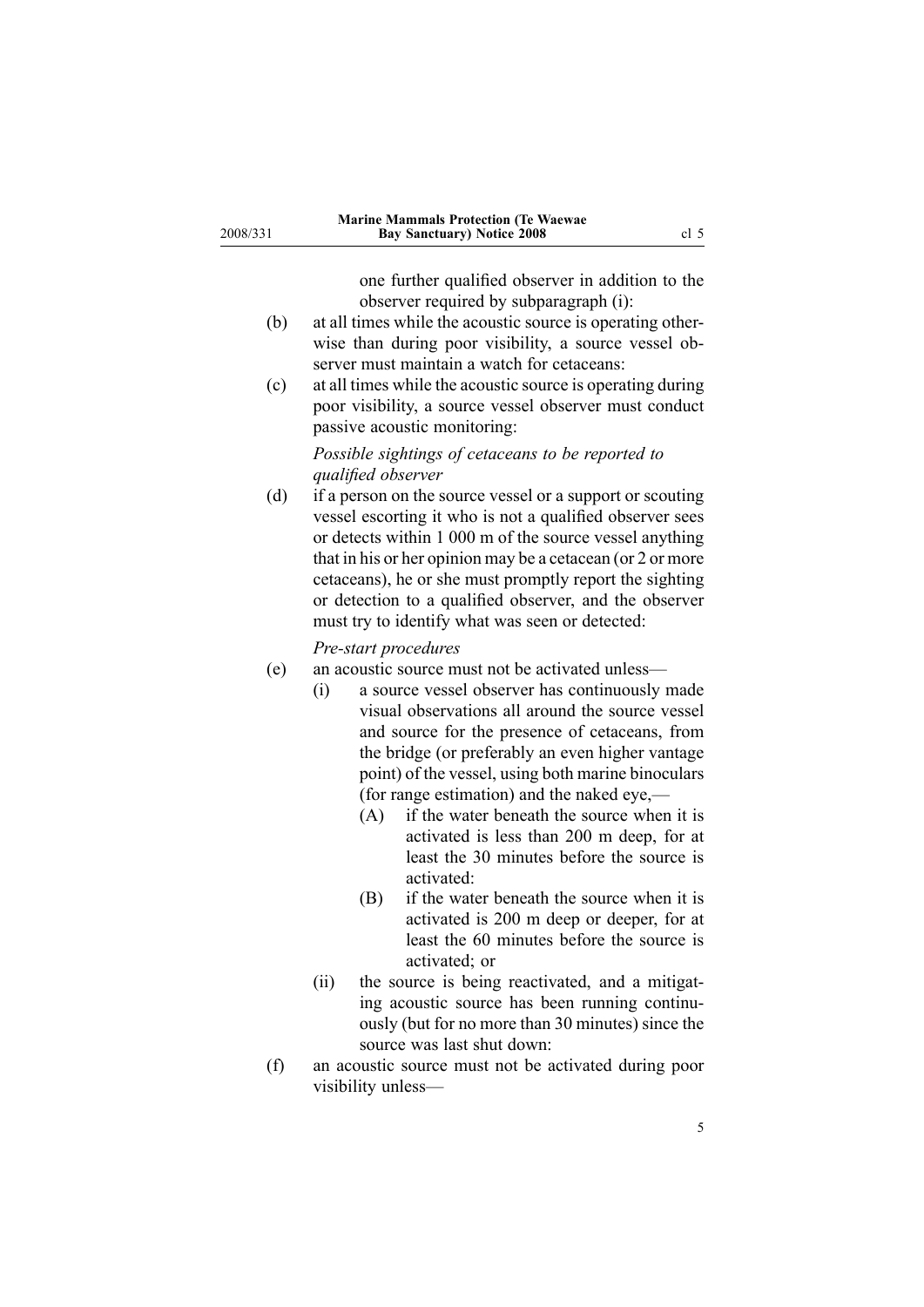| 5                 | <b>Bay Sanctuary) Notice 2008</b><br>2008/331                                                                                                                                                                                                                                                                                                                                                                                                                                                                                               |
|-------------------|---------------------------------------------------------------------------------------------------------------------------------------------------------------------------------------------------------------------------------------------------------------------------------------------------------------------------------------------------------------------------------------------------------------------------------------------------------------------------------------------------------------------------------------------|
|                   | (i)<br>passive acoustic monitoring for the presence of<br>cetaceans has been carried out by a source vessel<br>observer for at least the 30 minutes before the<br>source is activated; or<br>the source is being reactivated, and a mitigat-<br>(ii)<br>ing acoustic source has been running continu-<br>ously (but for no more than 30 minutes) since the<br>source was last shut down:                                                                                                                                                    |
| (g)               | General restrictions on activating acoustic source<br>an acoustic source must not be activated at any time ex-<br>cept by soft start, unless the source is being reactivated<br>after being shut down less than 5 minutes before that<br>time:                                                                                                                                                                                                                                                                                              |
| (h)               | an acoustic source must not be activated at any time if,<br>during the previous 30 minutes, a qualified observer has<br>seen a cow-calf pair of cetaceans within 1 000 m of the<br>vessel or source:                                                                                                                                                                                                                                                                                                                                        |
| (i)               | an acoustic source must not be activated at any time if,<br>during the previous 30 minutes, a qualified observer—<br>has seen a cetacean within 500 m of the vessel or<br>(i)<br>source; or                                                                                                                                                                                                                                                                                                                                                 |
| (j)               | (ii)<br>has detected a cetacean (at any distance) by pas-<br>sive acoustic monitoring:<br>an acoustic source must not be activated (otherwise than<br>during poor visibility) unless, while it is being activated,<br>a source vessel observer continuously makes visual ob-<br>servations all around the source vessel and source for                                                                                                                                                                                                      |
| $\left( k\right)$ | the presence of cetaceans—<br>from the bridge, or preferably an even higher<br>(i)<br>vantage point; and<br>using both marine binoculars (for range estima-<br>(ii)<br>tion) and the naked eye:<br>Restrictions on activating acoustic source during poor<br>visibility<br>an acoustic source must not be activated at any time<br>during poor visibility if, during the previous 24 hours,<br>3 or more situations have arisen that-<br>required the source to be shut down under any of<br>(i)<br>paragraphs (n) to (p) or (r) to (t); or |
|                   |                                                                                                                                                                                                                                                                                                                                                                                                                                                                                                                                             |

**Marine Mammals Protection (Te Waewae**

 $\frac{\text{cl } 5}{\text{cl } 5}$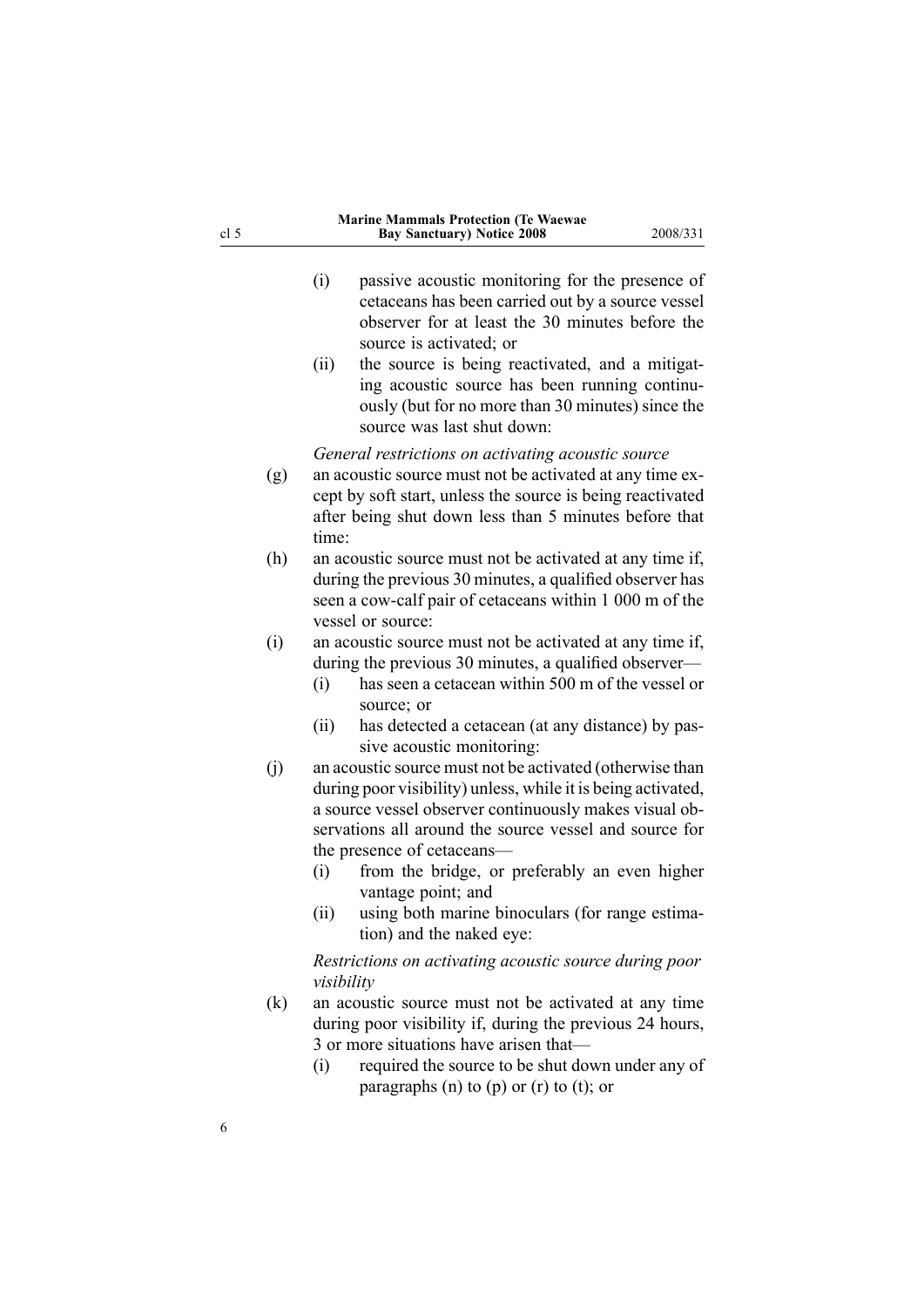| 2008/331          | <b>Marine Mammals Protection (Te Waewae</b><br><b>Bay Sanctuary) Notice 2008</b><br>cl <sub>5</sub>                                                                                                                                                                                                          |
|-------------------|--------------------------------------------------------------------------------------------------------------------------------------------------------------------------------------------------------------------------------------------------------------------------------------------------------------|
|                   | (ii)<br>but for the fact that it was not running, would<br>have required the source to be shut down under<br>any of those paragraphs:                                                                                                                                                                        |
| (1)               | an acoustic source must not be activated at any time                                                                                                                                                                                                                                                         |
|                   | during poor visibility if-                                                                                                                                                                                                                                                                                   |
|                   | no acoustic source on the source vessel has been<br>(i)                                                                                                                                                                                                                                                      |
|                   | active during the previous 24 hours; or                                                                                                                                                                                                                                                                      |
|                   | during the previous 2 hours, a qualified observer<br>(ii)<br>has, from the source vessel or a support or scout-<br>ing vessel escorting it, seen a cetacean within                                                                                                                                           |
|                   | 1000 m of the place where the source is; or<br>during the previous 2 hours, a qualified observer<br>(iii)<br>has, from the source vessel or a support or scout-<br>ing vessel escorting it, detected a cetacean (at any<br>distance) by passive acoustic monitoring:                                         |
| (m)               | an acoustic source must not be activated during poor<br>visibility, unless passive acoustic monitoring is being<br>continuously maintained on the source vessel:                                                                                                                                             |
| (n)               | Requirements to cease activation<br>if, while an acoustic source is being activated, a qual-<br>ified observer sees a cow-calf pair of cetaceans within<br>1 000 m of the source vessel or source, activation of the<br>source must cease, and the source must be shut down<br>and not reactivated unless—   |
|                   | (i)<br>a qualified observer has seen the pair move to a<br>point that is more than 1 000 m from both the<br>vessel and the source, and no qualified observer<br>has seen them within 1 000 m of the source vessel<br>or source again during the 30 minutes after they<br>were seen to move to that point; or |
|                   | (ii)<br>despite continuous observation, a source vessel<br>observer has not seen them at all during the 30<br>minutes after they were last seen within 1 000<br>m of the source vessel or source by a qualified<br>observer:                                                                                 |
| $\left( 0\right)$ | if, while an acoustic source is being activated, a quali-<br>fied observer sees a cetacean within 500 m of the source<br>vessel or source, activation of the source must cease,                                                                                                                              |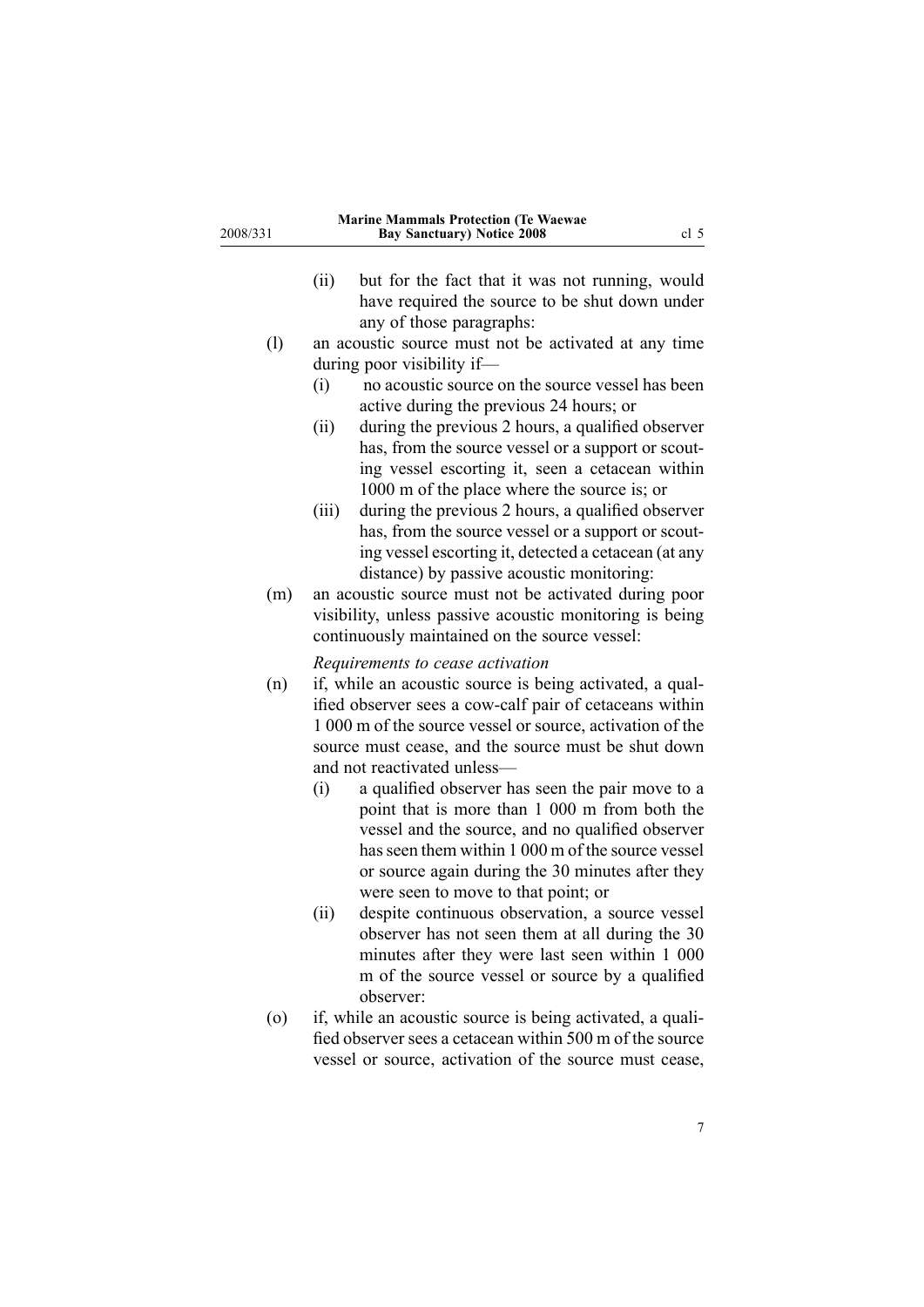and the source must be shut down and not reactivated unless—

- (i) <sup>a</sup> qualified observer has seen the cetacean move to <sup>a</sup> point that is more than <sup>500</sup> <sup>m</sup> from both the vessel and the source, and no qualified observer has seen it within <sup>500</sup> <sup>m</sup> of the source vessel or source again during the <sup>30</sup> minutes after it was seen to move to that point; or
- (ii) despite continuous observation, <sup>a</sup> source vessel observer has not seen it at all during the <sup>30</sup> minutes after it was last seen within <sup>500</sup> <sup>m</sup> of the source vessel or source by <sup>a</sup> qualified observer:
- (p) if, while an acoustic source is being activated during poor visibility, <sup>a</sup> qualified observer detects <sup>a</sup> cetacean (at any distance) by passive acoustic monitoring,—<br>(i) activation of the source must cease, and
	- activation of the source must cease, and the source must be shut down; and
	- (ii) activation must not recommence until at least <sup>30</sup> minutes after <sup>a</sup> qualified observer last detected <sup>a</sup> cetacean (at any distance) by passive acoustic monitoring:
- (q) an acoustic source shut down under any of paragraphs (n) to (p) or (r) to (t) must not be reactivated excep<sup>t</sup> by soft start, whether or not—<br>(i) a mitigating acoustic
	- a mitigating acoustic device has been running before activation begins; or
	- (ii) the source is being reactivated after being shut down for less than <sup>5</sup> minutes:

*Requirements to shut down*

- (r) if, while an acoustic source is activated, <sup>a</sup> qualified observer sees a cow-calf pair of cetaceans within 1 000 m of the source vessel or source, the source must immediately be shut down, and must not be reactivated unless—
	- (i) <sup>a</sup> qualified observer has seen the pair move to <sup>a</sup> point that is more than <sup>1</sup> <sup>000</sup> <sup>m</sup> from both the vessel and the source, and no qualified observer has seen them within <sup>1</sup> <sup>000</sup> <sup>m</sup> of the source vessel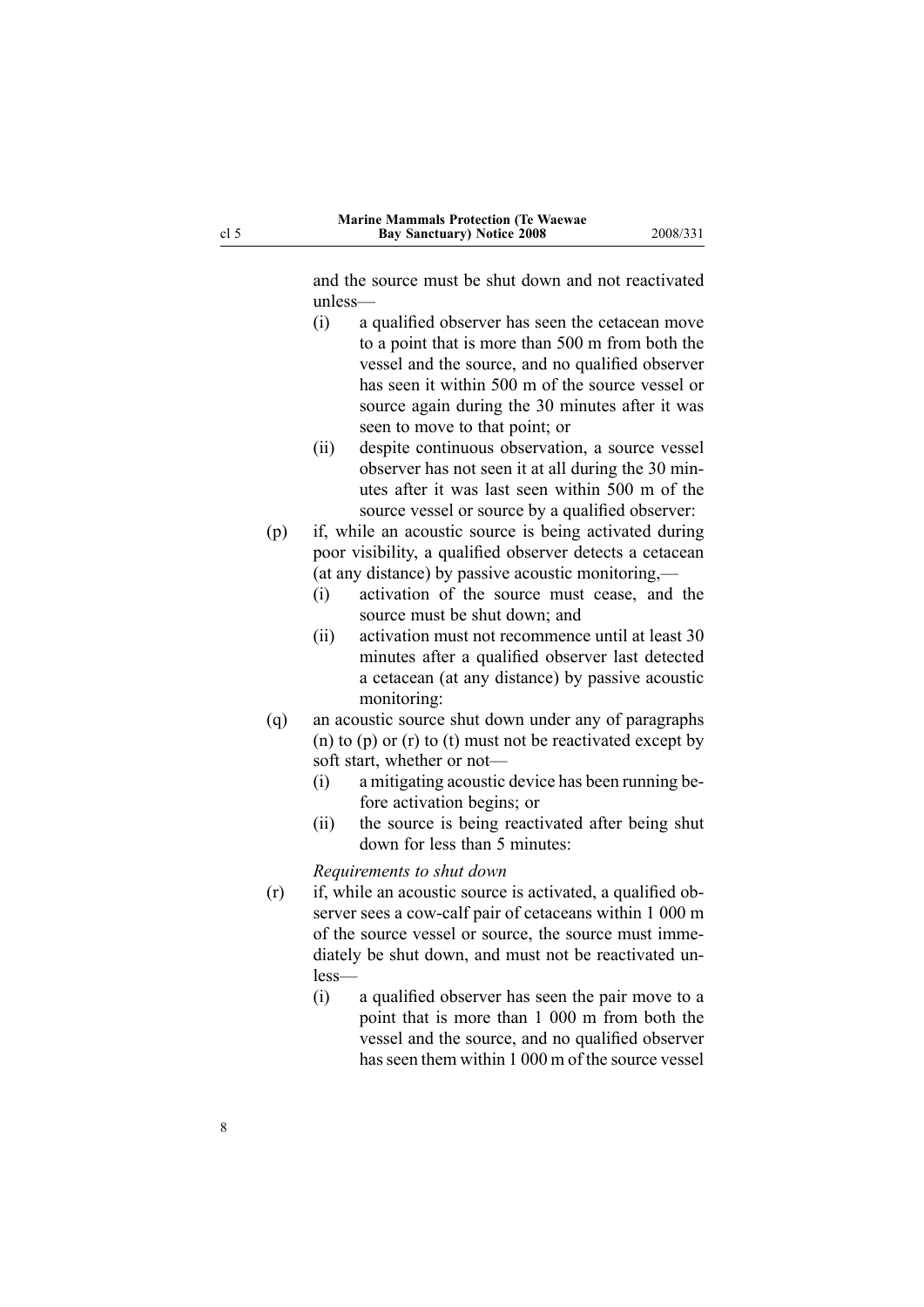| 2008/331 | <b>Marine Mammals Protection (Te Waewae</b><br><b>Bay Sanctuary) Notice 2008</b><br>cl <sub>5</sub>                                                                                                                                                                                                                                                                                                                                               |  |
|----------|---------------------------------------------------------------------------------------------------------------------------------------------------------------------------------------------------------------------------------------------------------------------------------------------------------------------------------------------------------------------------------------------------------------------------------------------------|--|
|          | or source again during the 30 minutes after they<br>were seen to move to that point; or<br>despite continuous observation, a source vessel<br>(ii)<br>observer has not seen them at all during the 30<br>minutes after they were last seen within 1 000<br>m of the source vessel or source by a qualified<br>observer:                                                                                                                           |  |
| (s)      | if, while an acoustic source is activated, a qualified ob-<br>server sees a cetacean within 500 m of the source vessel<br>or source, the source must immediately be shut down,<br>and must not be reactivated unless-<br>a qualified observer has seen the cetacean move<br>(i)                                                                                                                                                                   |  |
|          | to a point that is more than 500 m from both the<br>vessel and the source, and no qualified observer<br>has seen it within 500 m of the source vessel or<br>source again during the 30 minutes after it was<br>seen to move to that point; or                                                                                                                                                                                                     |  |
|          | despite continuous observation, a source vessel<br>(ii)<br>observer has not seen it at all during the 30 min-<br>utes after it was last seen within 500 m of the<br>source vessel or source by a qualified observer:                                                                                                                                                                                                                              |  |
| (t)      | if, while an acoustic source is activated during poor visi-<br>bility, a qualified observer detects a cetacean (at any dis-<br>tance) by passive acoustic monitoring,—<br>activation of the source must cease, and the<br>(i)<br>source must be shut down; and<br>(ii)<br>activation must not recommence until at least 30<br>minutes after a qualified observer last detected<br>a cetacean (at any distance) by passive acoustic<br>monitoring: |  |
| (u)      | Use of mitigating acoustic devices<br>a mitigating acoustic device must not be run except<br>when no acoustic source is being used for data acqui-<br>sition (for example, during manoeuvring of the source                                                                                                                                                                                                                                       |  |
| (v)      | vessel concerned):<br>a mitigating acoustic device-<br>must not be run for a continuous period of more<br>(i)<br>than 30 minutes; and                                                                                                                                                                                                                                                                                                             |  |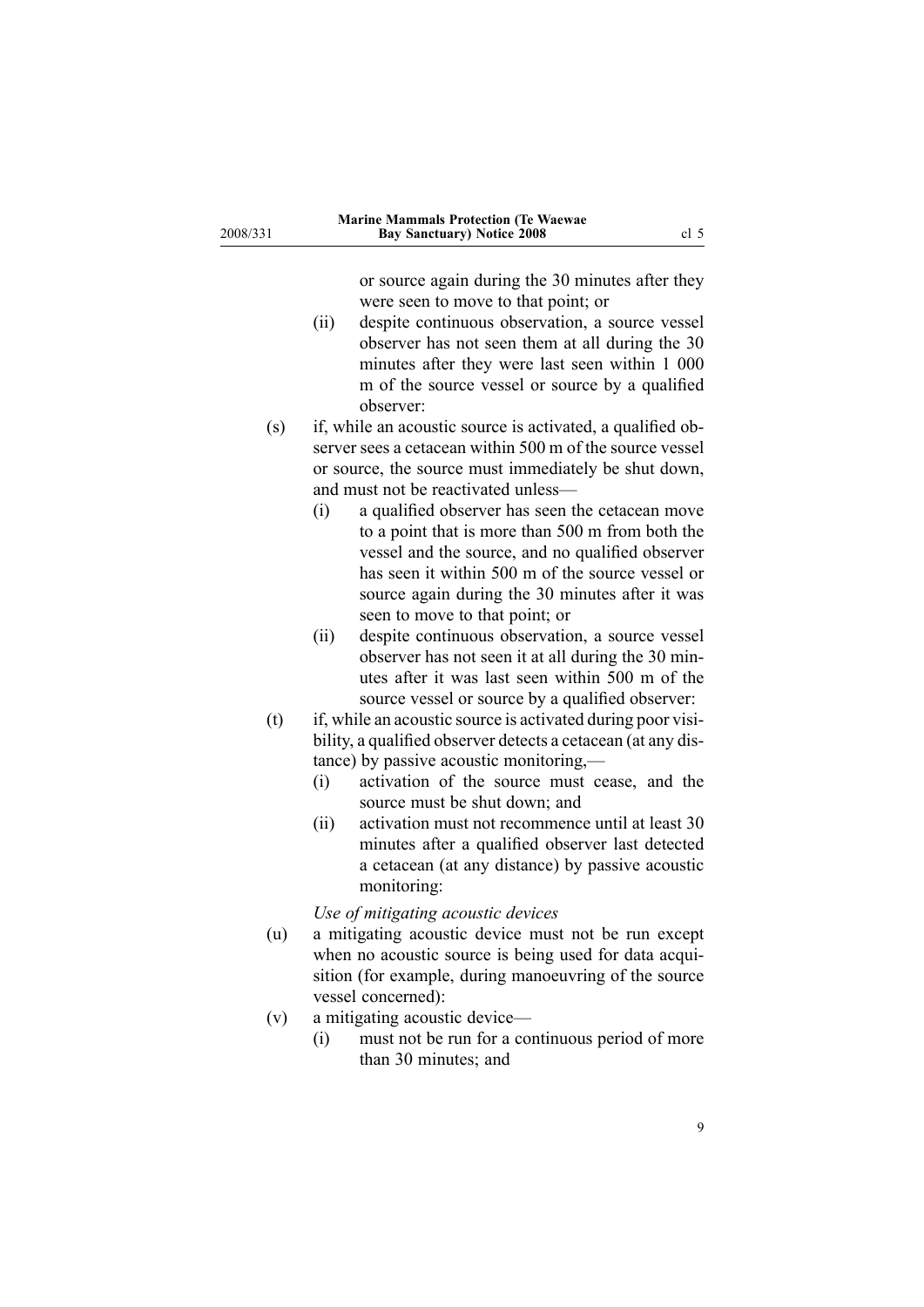<span id="page-9-0"></span>

| cl <sub>5</sub> | <b>Marine Mammals Protection (Te Waewae</b><br><b>Bay Sanctuary) Notice 2008</b><br>2008/331                                                                                                                                                                                                           |
|-----------------|--------------------------------------------------------------------------------------------------------------------------------------------------------------------------------------------------------------------------------------------------------------------------------------------------------|
|                 | must not be activated until at least 30 minutes<br>(11)<br>after it was last shut down.<br>while a mitigating acoustic device is running, a source<br>(w)<br>vessel observer must continuously make visual obser-<br>vations all around the source vessel and source for the<br>presence of cetaceans. |
| (4)             | Paragraphs (e) and (f) of subclause $(3)$ are cumulative.                                                                                                                                                                                                                                              |
| (5)             | Paragraphs $(n)$ to $(t)$ of subclause $(3)$ do not limit or affect<br>paragraphs $(g)$ to $(m)$ of that subclause.                                                                                                                                                                                    |
| (6)             | Paragraph (q) of subclause (3) overrides paragraph (g) of that<br>subclause.                                                                                                                                                                                                                           |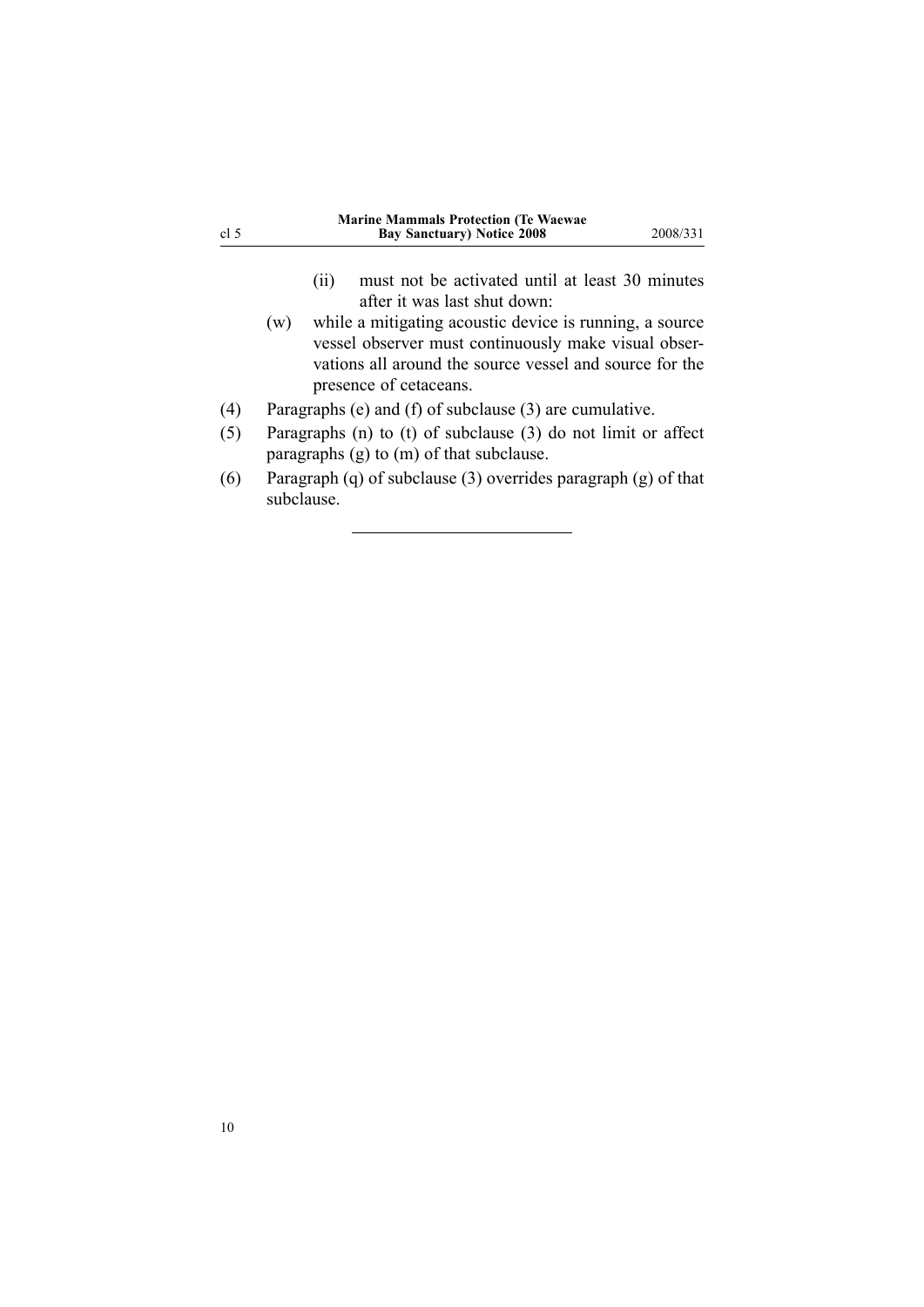## **Schedule 1** cl [4\(1\)](#page-2-0) **Te Waewae Bay Marine Mammal Sanctuary**

All the areas of the sea enclosed within Te Waewae Bay—<br>
(a) by the line of mean high-water springs from a point

<span id="page-10-0"></span>2008/331

- by the line of mean high-water springs from a point on Pahia Point (at approximately 46°19.31′S and 167°41.19′E) to <sup>a</sup> point marked by the line of mean high-water springs on Sand Hill Point (at approximately 46°15.34′S and 167°19.08′E) on the seaward side constituting <sup>a</sup> total distance of approximately 16.1 nautical miles; and
- (b) by <sup>a</sup> line joining the point on Pahia Point (at approximately 46°19.31′S and 167°41.19′E) and the point on Sand Hill Point (at approximately 46°15.34′S and 167°19.08′E) along the line of mean high-water springs on the landward side.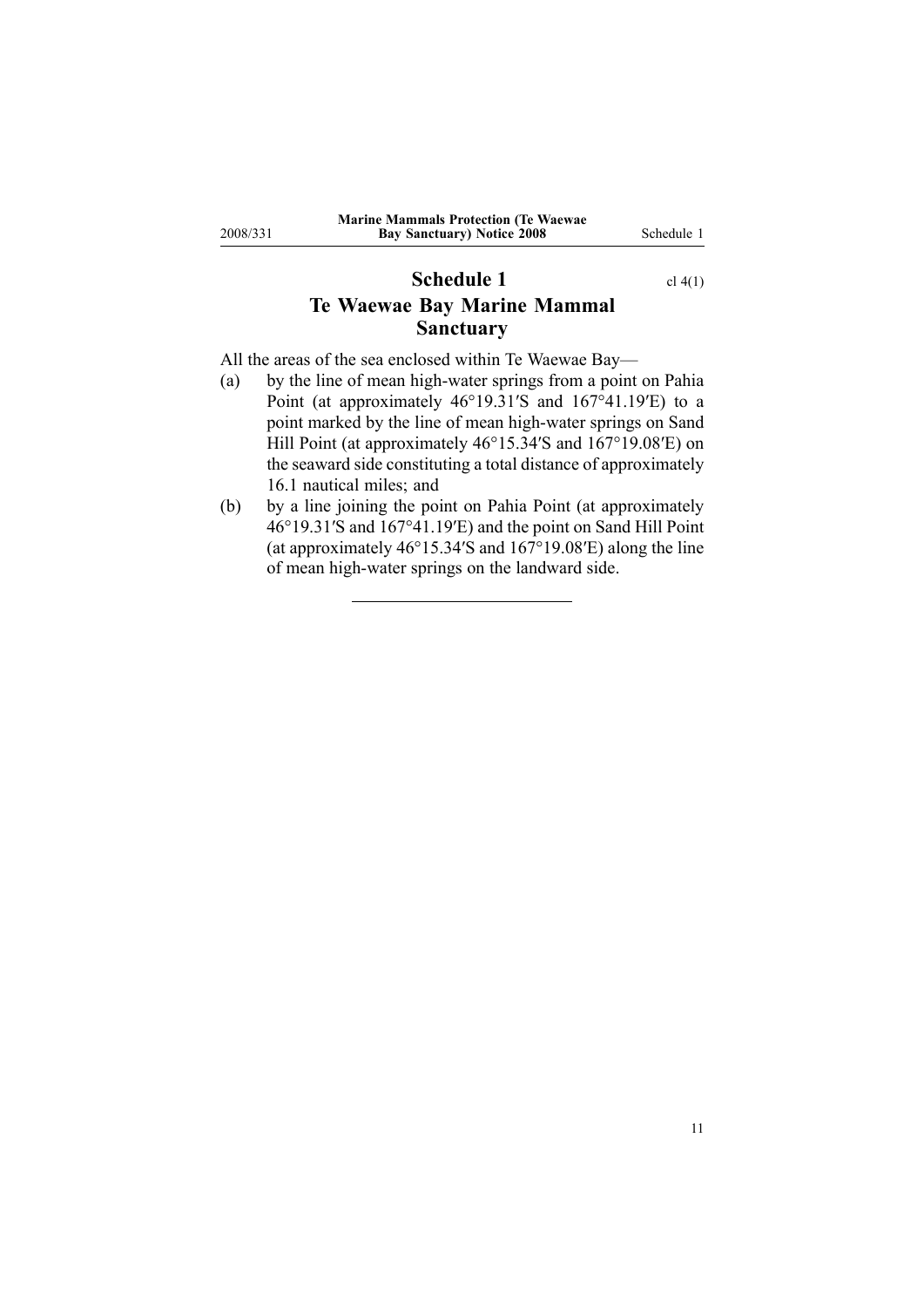<span id="page-11-0"></span>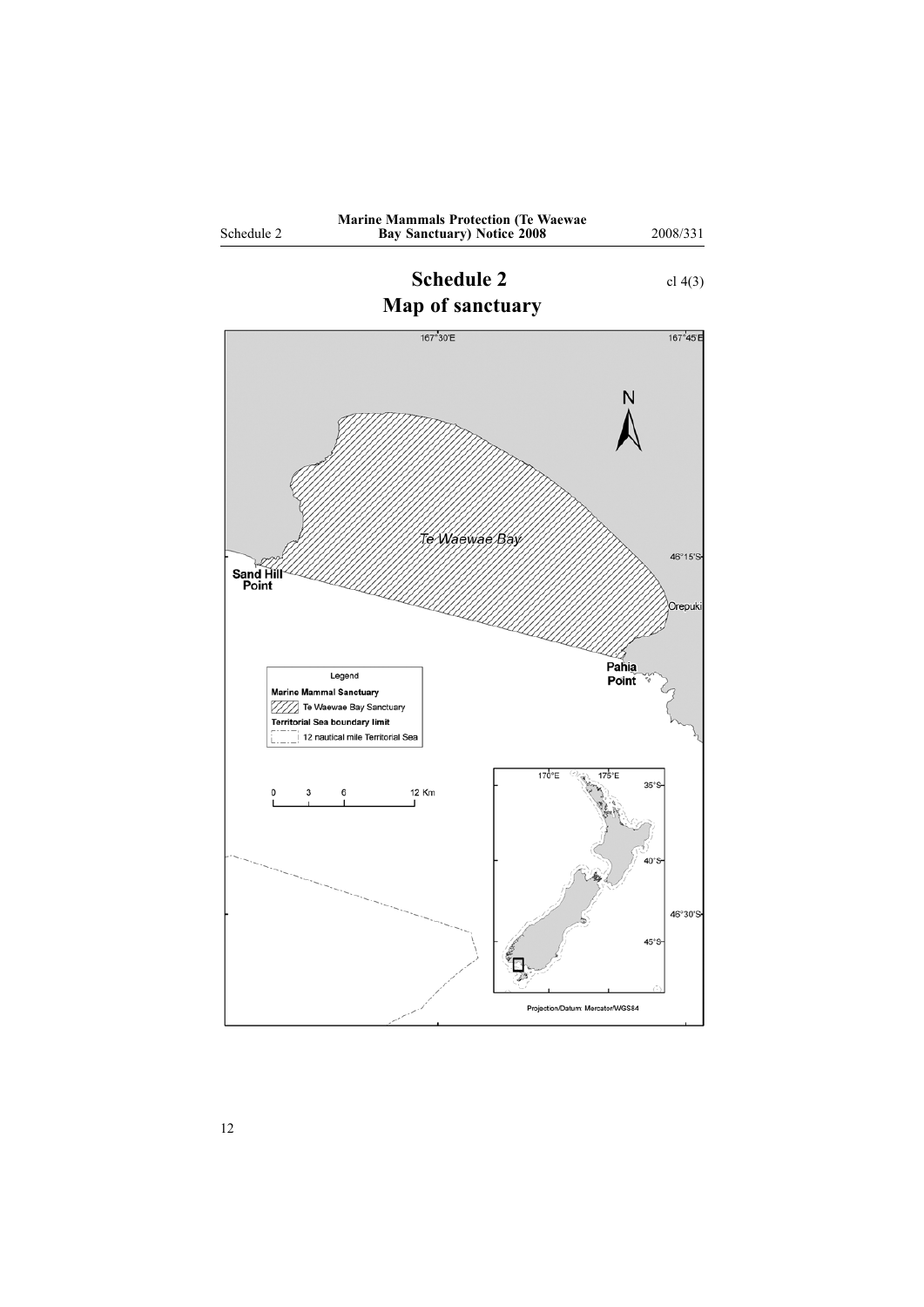Dated at Wellington this 23rd day of September 2008.

Steve Chadwick, Minister of Conservation.

Harry Duynhoven, for Minister of Energy.

Jim Anderton, Minister of Fisheries.

Annette King, Minister of Transport.

### **Explanatory note**

This note is not part of the notice, but is intended to indicate its gen*eral effect.*

This notice, which comes into force <sup>28</sup> days after notification in the *Gazette*, creates <sup>a</sup> marine mammal sanctuary along <sup>a</sup> par<sup>t</sup> of the south coast of the South Island, and restricts seismic surveys in the sanctuary. The sanctuary includes areas where Hector's dolphins are found. <sup>A</sup> map of the sanctuary is available for inspection on the Internet site of the Department of Conservation at www.doc.govt.nz.